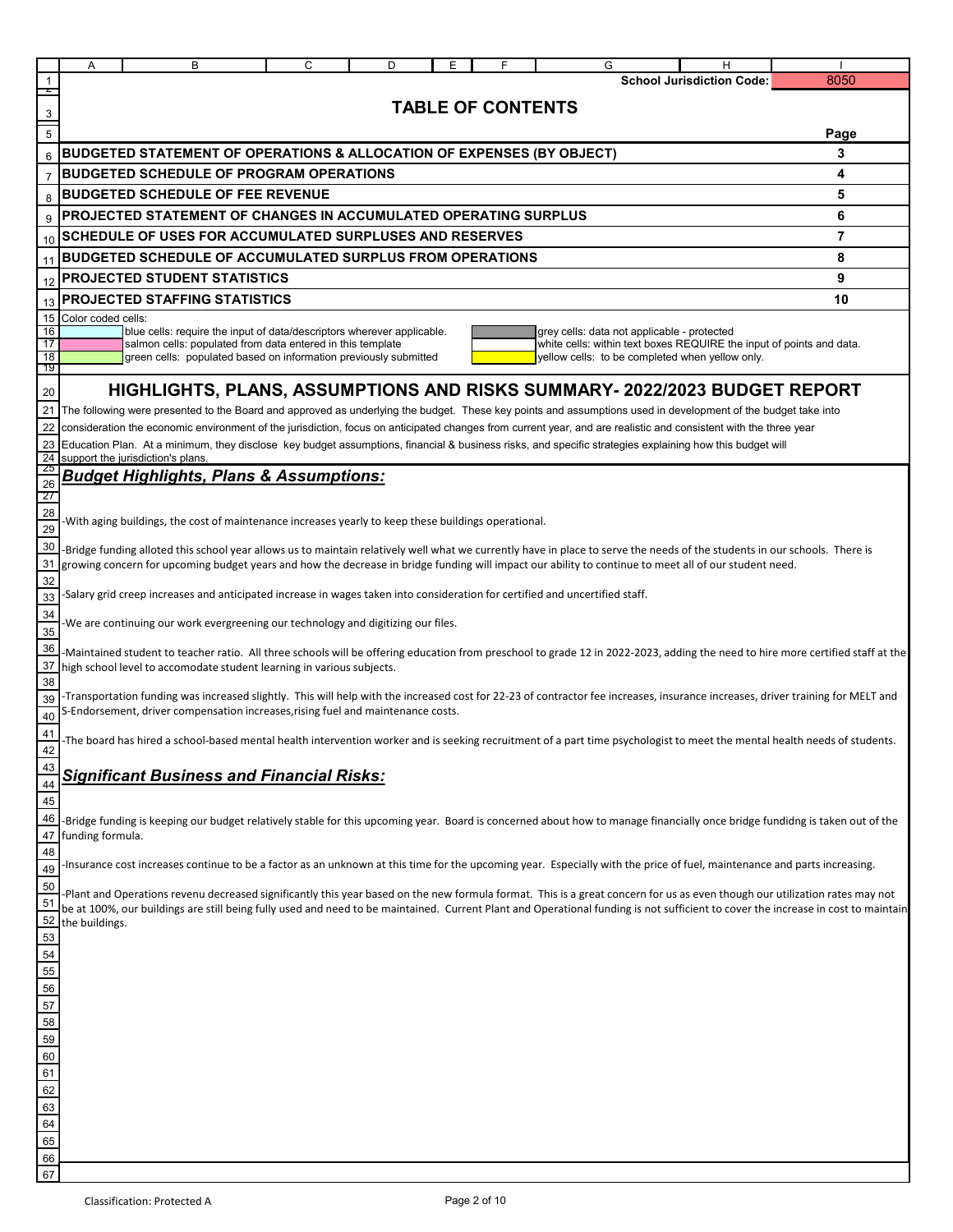# **BUDGET FOR THE YEAR ENDING AUGUST 31, 2023 REPORT**

[Education Act, Sections 139(2)(b) and 244]

### **8050 The Northwest Francophone Education Region**

**Legal Name of School Jurisdiction**

PO Box 1220 St. Isidore AB AB T0H 3B0; 780-624-8855; joseagagnon@csno.ab.ca

### **Contact Address, Telephone & Email Address**

|                                    | <b>BOARD CHAIR</b>                                                             |
|------------------------------------|--------------------------------------------------------------------------------|
| Sylvianne Maisonneuve              |                                                                                |
| Name                               | Signature                                                                      |
|                                    | <b>SUPERINTENDENT</b>                                                          |
| Mme Brigitte Kropielnicki          |                                                                                |
| Name                               | Signature                                                                      |
|                                    | <b>SECRETARY TREASURER or TREASURER</b>                                        |
| Josea Gagnon                       |                                                                                |
| Name                               | Signature                                                                      |
|                                    | Certified as an accurate summary of the year's budget as approved by the Board |
| of Trustees at its meeting held on | May 17, 2022<br>Date                                                           |

c.c. Alberta Education c/o Jianan Wang, Financial Reporting & Accountability Branch 8th Floor Commerce Place, 10155-102 Street, Edmonton AB T5J 4L5 Phone: (780) 427-3855

E-MAIL: EDC.FRA@gov.ab.ca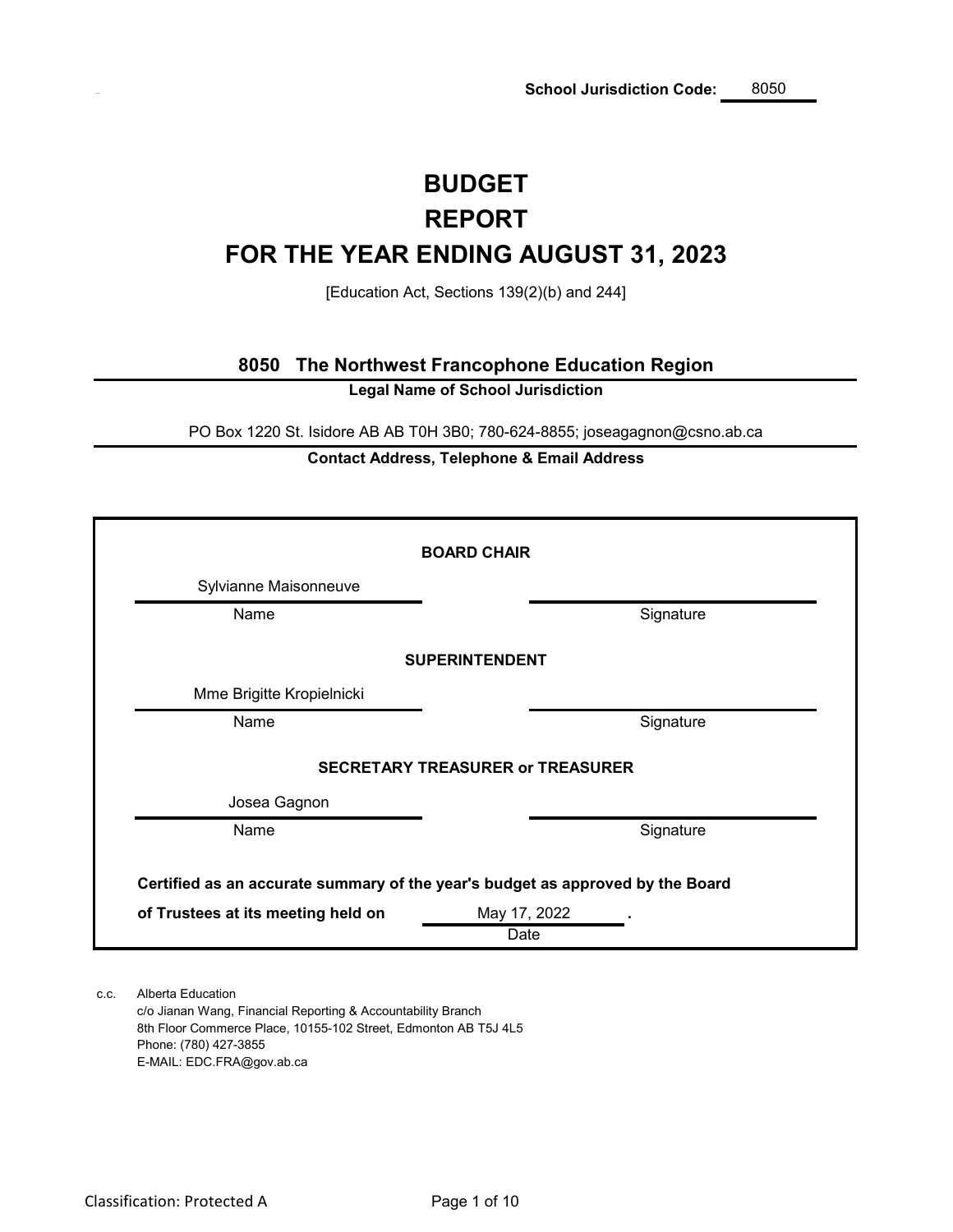### **BUDGETED STATEMENT OF OPERATIONS for the Year Ending August 31**

|                                             | <b>Approved</b><br><b>Budget</b><br>2022/2023 | Approved<br><b>Budget</b><br>2021/2022 | <b>Actual</b><br><b>Audited</b><br>2020/2021 |  |
|---------------------------------------------|-----------------------------------------------|----------------------------------------|----------------------------------------------|--|
| <b>REVENUES</b>                             |                                               |                                        |                                              |  |
| <b>Government of Alberta</b>                | \$<br>10 061 493                              | \$9 967 361                            | \$10 247 654                                 |  |
| <b>Federal Government and First Nations</b> | \$                                            | \$25 000                               | \$437 128                                    |  |
| <b>Property taxes</b>                       | \$                                            | \$0                                    | \$0                                          |  |
| Fees                                        | \$<br>323 432                                 | \$290 797                              | \$54 820                                     |  |
| Sales of services and products              | \$<br>6 3 5 0                                 | \$250 780                              | \$150 295                                    |  |
| <b>Investment income</b>                    | \$<br>4 500                                   | \$4 500                                | \$5 503                                      |  |
| <b>Donations and other contributions</b>    | \$<br>165 000                                 | \$165 000                              | \$65 946                                     |  |
| Other revenue                               | \$<br>232 926                                 | \$23 500                               | \$2 000                                      |  |
| <b>TOTAL REVENUES</b>                       | \$10 793 701                                  | \$10 726 938                           | \$10 963 345                                 |  |
| <b>EXPENSES</b>                             |                                               |                                        |                                              |  |
| <b>Instruction - ECS</b>                    | \$<br>412 688                                 | \$165 345                              | \$199 560                                    |  |
| Instruction - Grade 1 to 12                 | \$<br>7 714 982                               | \$7 726 554                            | \$7 188 659                                  |  |
| <b>Operations &amp; maintenance</b>         | \$<br>1708 396                                | \$1745211                              | \$1748008                                    |  |
| <b>Transportation</b>                       | \$<br>950 013                                 | \$935 114                              | \$831517                                     |  |
| <b>System Administration</b>                | \$<br>516 750                                 | \$491 750                              | \$601 385                                    |  |
| <b>External Services</b>                    | \$<br>158 226                                 | \$212 400                              | \$237 791                                    |  |
| <b>TOTAL EXPENSES</b>                       | \$11 461 055                                  | \$11 276 374                           | \$10 806 920                                 |  |
| <b>ANNUAL SURPLUS (DEFICIT)</b>             | (\$667 354)                                   | (\$549436)                             | \$156 425                                    |  |

## **BUDGETED ALLOCATION OF EXPENSES (BY OBJECT)**

**for the Year Ending August 31**

|                                                                    |                            | <b>Approved</b><br><b>Budget</b><br>2022/2023 | <b>Approved</b><br><b>Budget</b><br>2021/2022 | <b>Actual</b><br><b>Audited</b><br>2020/2021 |
|--------------------------------------------------------------------|----------------------------|-----------------------------------------------|-----------------------------------------------|----------------------------------------------|
| <b>EXPENSES</b>                                                    |                            |                                               |                                               |                                              |
| <b>Certificated salaries</b>                                       | \$                         | 4 610 265                                     | \$4 458 768                                   | \$4 328 785                                  |
| <b>Certificated benefits</b>                                       | \$                         | 1 069 816                                     | \$1 007 253                                   | \$923 367                                    |
| Non-certificated salaries and wages                                | \$                         | 1 502 425                                     | \$1 369 049                                   | \$1858995                                    |
| <b>Non-certificated benefits</b>                                   | \$                         | 366 011                                       | \$295 695                                     | \$388 364                                    |
| Services, contracts, and supplies                                  | \$                         | 3 138 018                                     | \$3 203 030                                   | \$2 528 758                                  |
| <b>Capital and debt services</b><br>Amortization of capital assets |                            |                                               |                                               |                                              |
| Supported                                                          | \$                         | 679 920                                       | \$625 770                                     | \$679920                                     |
| <b>Unsupported</b>                                                 | \$                         | 92 400                                        | \$102 209                                     | \$92 400                                     |
| Interest on capital debt                                           |                            |                                               |                                               |                                              |
| <b>Supported</b>                                                   | $\boldsymbol{\mathsf{\$}}$ | $\overline{\phantom{a}}$                      | \$0                                           | \$0                                          |
| <b>Unsupported</b>                                                 | \$                         | $\blacksquare$                                | \$0                                           | \$0                                          |
| Other interest and finance charges                                 | \$                         | 2 2 0 0                                       | \$2 200                                       | \$1539                                       |
| Losses on disposal of capital assets                               | \$                         | $\blacksquare$                                | \$0                                           | \$4791                                       |
| <b>Other expenses</b>                                              | \$                         | $\blacksquare$                                | \$212 400                                     | \$0                                          |
| <b>TOTAL EXPENSES</b>                                              |                            | \$11 461 055                                  | \$11 276 374                                  | \$10 806 920                                 |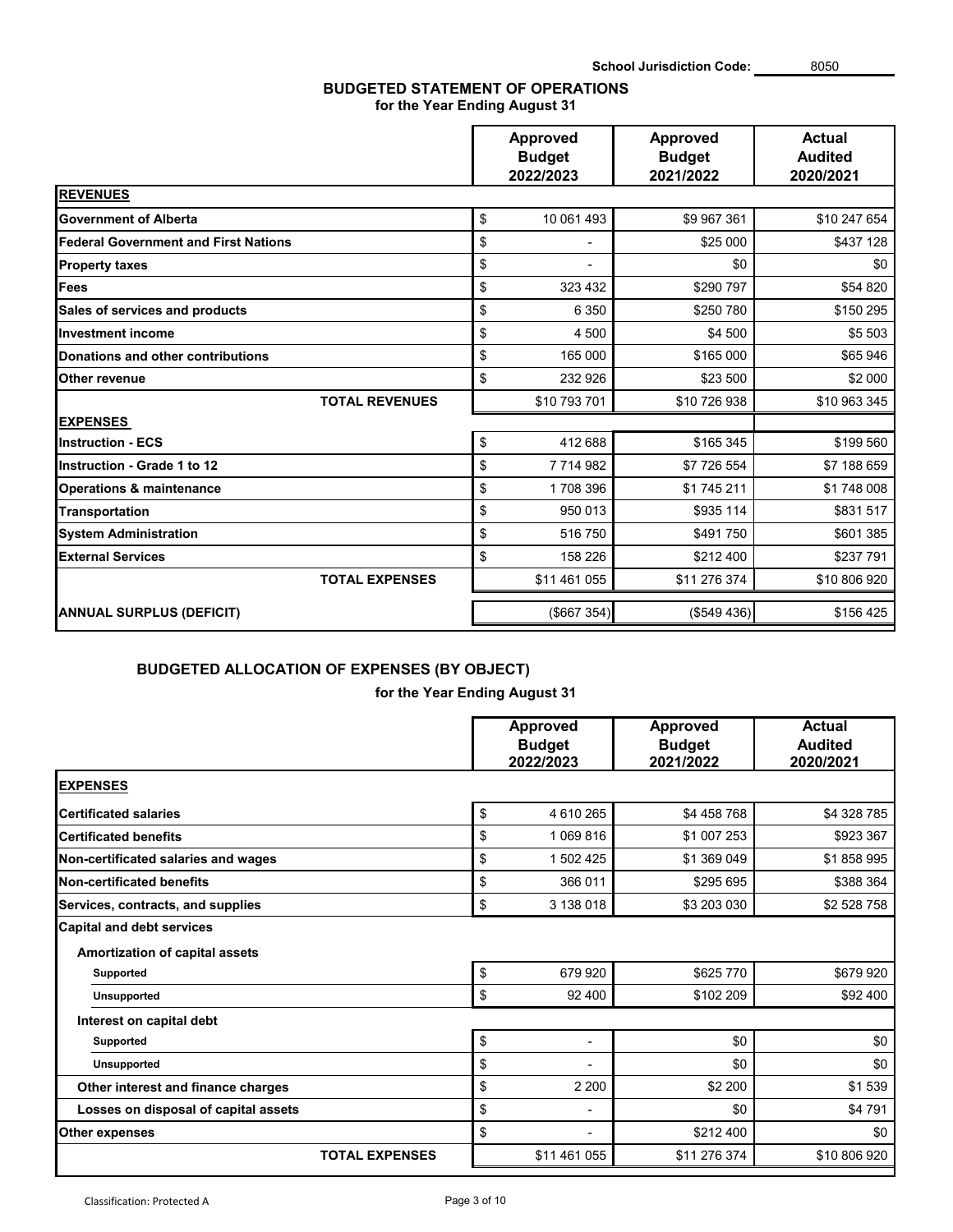#### **BUDGETED SCHEDULE OF PROGRAM OPERATIONS for the Year Ending August 31**

|                                                                 | Approved Budget 2022/2023 |                |                    |                          |                    |                          |                                 |                           |                          |                    | <b>Actual Audited</b><br>2020/21 |                    |                          |                |                          |
|-----------------------------------------------------------------|---------------------------|----------------|--------------------|--------------------------|--------------------|--------------------------|---------------------------------|---------------------------|--------------------------|--------------------|----------------------------------|--------------------|--------------------------|----------------|--------------------------|
|                                                                 |                           |                |                    |                          | <b>Operations</b>  |                          |                                 |                           |                          |                    |                                  |                    |                          |                |                          |
| <b>REVENUES</b>                                                 | <b>Instruction</b>        |                |                    |                          | and                |                          |                                 | System<br><b>External</b> |                          |                    |                                  |                    |                          |                |                          |
|                                                                 |                           | <b>ECS</b>     |                    | Grade 1 to 12            |                    | Maintenance              | Transportation                  |                           | Administration           |                    | <b>Services</b>                  |                    | <b>TOTAL</b>             |                | <b>TOTAL</b>             |
| Alberta Education<br>(1)                                        | \$                        | 244 021        | -S                 | 6 801 392                | \$                 | 1 321 563                | 1 118 535<br>-S                 | \$.                       | 491 750                  | -S                 | $\sim$                           | \$                 | 9 977 261                | l \$           | 9 372 244                |
| Alberta Infrastructure - non remediation<br>(2)                 | \$                        | $\sim$         | \$                 | $\overline{a}$           | \$                 | 84 232                   | \$<br>$\sim$                    | \$                        | $\sim$                   | \$                 | $\overline{a}$                   | \$                 | 84 232                   | \$             | 683 381                  |
| Alberta Infrastructure - remediation<br>(3)                     |                           | $\sim$         | ድ                  | $\sim$                   | \$                 | $\overline{\phantom{a}}$ | ድ<br>$\overline{\phantom{a}}$   | £.                        | $\sim$                   | £.                 | $\overline{\phantom{a}}$         | $\mathbf{\hat{S}}$ |                          |                |                          |
| Other - Government of Alberta<br>(4)                            | $\mathbf{\hat{s}}$        |                | \$                 | $\overline{\phantom{a}}$ | \$                 | $\blacksquare$           | $\blacksquare$                  | \$                        | $\overline{\phantom{a}}$ | £.                 | $\sim$                           | \$                 | $\overline{\phantom{a}}$ | -\$            | 192 028                  |
| <b>Federal Government and First Nations</b><br>(5)              |                           |                | $\mathbf{\hat{S}}$ | $\sim$                   | ፍ                  | $\overline{a}$           | $\overline{a}$                  |                           | $\sim$                   | $\mathbf{R}$       | $\overline{a}$                   | \$                 | $\overline{\phantom{a}}$ | \$             | 437 128                  |
| Other Alberta school authorities<br>(6)                         | \$                        | $\sim$         | \$                 | $\sim$                   | \$                 | $\overline{\phantom{a}}$ | \$<br>$\overline{\phantom{a}}$  | \$                        | $\overline{\phantom{a}}$ | \$                 | $\overline{\phantom{a}}$         | \$                 | $\blacksquare$           | \$             |                          |
| Out of province authorities<br>(7)                              | \$                        |                | \$                 | $\blacksquare$           | \$                 | $\overline{\phantom{a}}$ | \$<br>$\overline{\phantom{a}}$  | \$                        | $\sim$                   | \$                 | $\sim$                           | \$                 | $\blacksquare$           | \$             | $\overline{\phantom{a}}$ |
| Alberta municipalities-special tax levies<br>(8)                |                           |                | \$                 |                          | \$.                |                          | \$<br>$\blacksquare$            | $\mathfrak{L}$            |                          | \$                 |                                  | $\mathbb{S}$       |                          | \$             |                          |
| (9)<br>Property taxes                                           | $\mathfrak{L}$            |                | $\mathbf{s}$       | $\blacksquare$           | \$                 | $\blacksquare$           | \$<br>$\blacksquare$            | \$                        | $\blacksquare$           | \$                 | $\overline{\phantom{a}}$         | $\mathbf{\hat{s}}$ |                          | $\mathfrak{S}$ | $\sim$                   |
| Fees<br>(10)                                                    | $\mathfrak{L}$            | $\blacksquare$ | \$                 | 322 487                  |                    |                          | 945<br>\$                       |                           |                          | $\mathfrak{L}$     | $\overline{\phantom{a}}$         | $\mathbf{\hat{s}}$ | 323 432                  |                | 54 820                   |
| Sales of services and products<br>(11)                          |                           |                | \$                 | 6 3 5 0                  | $\mathbf{\hat{z}}$ | $\blacksquare$           | ፍ<br>$\overline{\phantom{a}}$   |                           | $\overline{\phantom{a}}$ | ፍ                  |                                  | $\mathfrak{L}$     | 6 3 5 0                  | - \$           | 150 295                  |
| (12)<br>Investment income                                       | $\mathfrak{L}$            | $\sim$         | $\mathbf{\hat{S}}$ | 4 500                    | \$                 | $\sim$                   | \$.<br>$\overline{\phantom{a}}$ | \$                        | $\overline{\phantom{a}}$ | \$                 | $\overline{\phantom{a}}$         | \$                 | 4 500                    | -S             | 5 5 0 3                  |
| Gifts and donations<br>(13)                                     |                           |                | \$                 | 15 000                   | \$                 |                          | \$<br>$\blacksquare$            | \$                        | $\overline{\phantom{a}}$ | \$                 | $\overline{\phantom{a}}$         | \$                 | 15 000                   | - \$           | 7686                     |
| Rental of facilities<br>(14)                                    | \$                        | $\overline{a}$ | \$                 |                          | \$                 | 10 000                   | \$<br>$\blacksquare$            | \$                        | $\sim$                   | \$                 | $\sim$                           | \$                 | 10 000                   | - \$           | 2 0 0 0                  |
| Fundraising<br>(15)                                             | \$                        |                | \$                 | 150 000                  | \$                 | $\blacksquare$           | \$.<br>$\blacksquare$           |                           | $\overline{\phantom{a}}$ | \$                 | $\overline{a}$                   | \$                 | 150 000                  | -S             | 58 260                   |
| Gains on disposal of tangible capital assets<br>(16)            | \$                        |                | \$                 |                          | \$                 | $\overline{a}$           | \$<br>$\overline{a}$            | \$                        | $\overline{a}$           | \$                 | $\overline{a}$                   | \$                 |                          | . ጽ            | $\sim$                   |
| Other<br>(17)                                                   | \$                        | 26 200         | \$                 | 11 500                   | -\$                | 2000                     | \$<br>$\overline{\phantom{a}}$  | \$                        | 25 000                   | \$                 | 158 226                          | \$                 | 222 926                  | - \$           |                          |
| <b>TOTAL REVENUES</b><br>(18)                                   | $\mathfrak{L}$            | 270 221 \$     |                    | 7311229 \$               |                    | 1417795                  | 1 119 480<br>\$                 | $\mathfrak{s}$            | 516750                   | \$                 | 158 226                          | \$                 | 10 793 701               | \$             | 10 963 345               |
|                                                                 |                           |                |                    |                          |                    |                          |                                 |                           |                          |                    |                                  |                    |                          |                |                          |
| <b>EXPENSES</b>                                                 |                           |                |                    |                          |                    |                          |                                 |                           |                          |                    |                                  |                    |                          |                |                          |
| Certificated salaries<br>(19)                                   |                           | 258 509        | -\$                | 4 177 756                |                    |                          |                                 |                           | 174 000                  | $\mathfrak{L}$     |                                  | \$                 | 4 610 265 \$             |                | 4 328 785                |
| <b>Certificated benefits</b><br>(20)                            | ድ                         | $39049$ \$     |                    | 1 0 14 3 24              |                    |                          |                                 | \$                        | 16 4 43                  | $\mathbf{\$}$      | $\overline{a}$                   | \$                 | 1069816 \$               |                | 923 367                  |
| Non-certificated salaries and wages                             | \$                        | 91911          | $\mathbf{\hat{s}}$ | 760 748 \$               |                    | 155 495                  | 290 452<br>\$                   | $\mathbf{\hat{S}}$        | 98 938                   | \$                 | 104 881                          | $\mathbf{\hat{s}}$ | 1 502 425                | l \$           | 1858995                  |
| Non-certificated benefits<br>(22)                               | \$                        | $20329$ \$     |                    | $201991$ \$              |                    | 33 852                   | <b>S</b><br>70 273 \$           |                           | 15 547                   | \$                 | 24 019                           | \$                 | 366 011                  | <b>S</b>       | 388 364                  |
| <b>SUB - TOTAL</b><br>(23)                                      | \$                        | 409 798        | $\mathbf{\hat{S}}$ | 6 154 819                | \$                 | 189 347                  | 360 725<br>$\mathbf{\hat{s}}$   | $\mathfrak{L}$            | 304 928                  | \$                 | 128 900                          | \$                 | 7 548 517                | -S             | 7 499 511                |
| Services, contracts and supplies<br>(24)                        |                           | 2890           | $\mathbf{\hat{s}}$ | 1 518 352                | \$                 | 856 308                  | 529 492<br>\$                   | $\mathbf{\hat{S}}$        | 201 650                  | $\mathbf{\hat{S}}$ | 29 3 26                          | $\mathbf{\hat{s}}$ | 3 138 018                | l \$           | 2 528 758                |
| Amortization of supported tangible capital assets<br>(25)       |                           |                | \$                 |                          | \$                 | 640 718                  | 39 20 2<br>\$                   | $\hat{\mathbf{r}}$        |                          | $\mathbf{R}$       | $\overline{a}$                   | <sub>\$</sub>      | 679 920                  | - \$           | 679 920                  |
| Amortization of unsupported tangible capital assets<br>(26)     | \$                        |                | \$                 | 39 611                   | \$                 | 18 075                   | \$<br>20 594                    | $\mathfrak{L}$            | 10 172                   | \$                 | $\overline{\phantom{a}}$         | \$                 | 88 452                   | \$             | 92 400                   |
| Amortization of supported ARO tangible capital assets<br>(27)   | $\mathbf{\hat{s}}$        |                | \$                 |                          | \$                 |                          | \$                              | \$                        |                          | £.                 | ÷,                               | \$                 |                          |                |                          |
| Amortization of unsupported ARO tangible capital assets<br>(28) |                           |                | \$                 | $\blacksquare$           |                    | 3 9 4 8                  | \$<br>$\blacksquare$            | \$                        |                          | \$                 | $\blacksquare$                   | \$                 | 3948                     |                |                          |
| Accretion expenses<br>(29)                                      |                           |                | \$                 | $\sim$                   | \$                 | $\blacksquare$           | \$<br>$\blacksquare$            | \$                        | $\blacksquare$           | £.                 | $\sim$                           | \$                 |                          | . \$           | $\blacksquare$           |
| Supported interest on capital debt<br>(30)                      |                           | $\blacksquare$ | \$                 | $\sim$                   | ዼ                  | $\overline{\phantom{a}}$ | ፍ<br>$\overline{\phantom{a}}$   |                           | $\sim$                   | ፍ                  | $\overline{a}$                   | $\hat{\mathbf{r}}$ | $\overline{\phantom{a}}$ | <b>\$</b>      | $\sim$                   |
| Unsupported interest on capital debt<br>(31)                    | $\mathbf{\hat{s}}$        |                | \$                 | $\overline{\phantom{a}}$ | ፍ                  | $\blacksquare$           | ፍ<br>$\blacksquare$             | ¢                         | $\overline{\phantom{a}}$ | \$                 | $\overline{\phantom{a}}$         | $\mathbf{\hat{S}}$ |                          | \$             |                          |
|                                                                 | \$                        |                | \$                 | 2 2 0 0                  |                    |                          |                                 |                           |                          | \$                 |                                  |                    | 2 2 0 0                  | - \$           | 1539                     |
| Other interest and finance charges<br>(32)                      |                           |                |                    |                          | \$                 | $\overline{\phantom{a}}$ | \$<br>$\overline{\phantom{a}}$  | \$                        | $\sim$                   |                    | $\overline{\phantom{a}}$         | \$                 |                          |                | 4791                     |
| (33)<br>Losses on disposal of tangible capital assets           |                           |                | \$                 | $\sim$                   | \$<br>\$           | $\overline{\phantom{a}}$ | \$<br>$\overline{\phantom{a}}$  | \$                        | $\overline{\phantom{a}}$ | \$                 |                                  | \$                 |                          | \$             |                          |
| Other expense<br>(34)                                           | \$                        | $\sim$         | $\mathbf{s}$       | $\overline{a}$           |                    | $\overline{a}$           | \$<br>$\overline{a}$            | \$                        | $\sim$                   |                    |                                  | \$                 | $\overline{a}$           | <b>\$</b>      | $\sim$                   |
| <b>TOTAL EXPENSES</b><br>(35)                                   | \$                        | 412 688        | l \$               | 7714982                  | \$                 | 1708 396                 | 950 013<br>\$                   | \$                        | 516 750                  | <sup>\$</sup>      | 158 226                          | \$                 | 11 461 055               | -\$            | 10 806 920               |
| <b>OPERATING SURPLUS (DEFICIT)</b><br>(36)                      | $\mathfrak{s}$            | $(142467)$ \$  |                    | $(403\ 753)$ \$          |                    | $(290\ 601)$ \$          | 169 467 \$                      |                           |                          | \$                 |                                  | \$                 | $(667354)$ \$            |                | 156 425                  |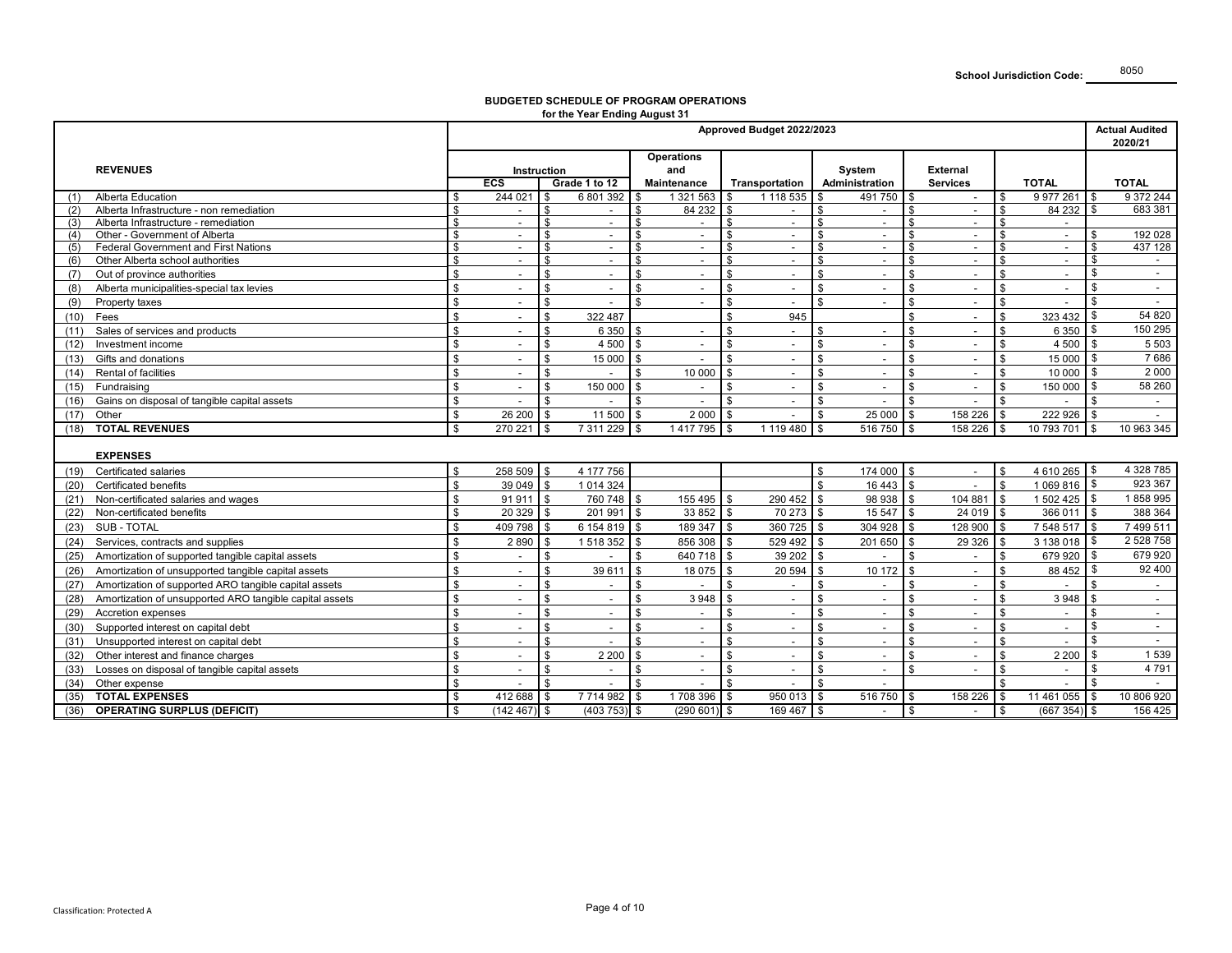### **BUDGETED SCHEDULE OF FEE REVENUE for the Year Ending August 31**

|                                                                             | Approved<br><b>Budget</b> | Approved<br><b>Budget</b> | Actual    |
|-----------------------------------------------------------------------------|---------------------------|---------------------------|-----------|
|                                                                             | 2022/2023                 | 2021/2022                 | 2020/2021 |
| <b>FEES</b>                                                                 |                           |                           |           |
| <b>TRANSPORTATION</b>                                                       | \$945                     | \$945                     | \$0       |
| <b>BASIC INSTRUCTION SUPPLIES (Instructional supplies, &amp; materials)</b> | \$0                       | \$0                       | \$0       |
| LUNCHROOM SUPERVISION & NOON HOUR ACTIVITY FEES                             | \$0                       | \$0                       | \$0       |
| <b>IFEES TO ENHANCE BASIC INSTRUCTION</b>                                   |                           |                           |           |
| <b>Technology user fees</b>                                                 | \$0                       | \$800                     | \$0       |
| Alternative program fees                                                    | \$18 222                  | \$51 109                  | \$0       |
| Fees for optional courses                                                   | \$0                       | \$0                       | \$0       |
| <b>ECS enhanced program fees</b>                                            | \$0                       | \$0                       | \$35 666  |
| <b>ACTIVITY FEES</b>                                                        | \$15 730                  | \$29 895                  | \$19 154  |
| <b>Other fees to enhance education</b><br>(Describe here)                   | \$0                       | \$0                       | \$0       |
| <b>INON-CURRICULAR FEES</b>                                                 |                           |                           |           |
| <b>Extra-curricular fees</b>                                                | \$212 340                 | \$108 348                 | \$0       |
| Non-curricular goods and services                                           | \$0                       | \$0                       | \$0       |
| <b>NON-CURRICULAR TRAVEL</b>                                                | \$76 195                  | \$99 700                  | \$0       |
| <b>OTHER FEES</b><br>(Describe here)                                        | \$0                       | \$0                       | \$0       |
| <b>TOTAL FEES</b>                                                           | \$323 432                 | \$290 797                 | \$54 820  |
|                                                                             |                           |                           |           |

*PLEASE DO NOT USE "SCHOOL GENERATED FUNDS" AS A CATEGORY*

|                            | Please disclose amounts paid by parents of students that are recorded as "Sales of services"<br>and products" (rather than fee revenue). Note that this schedule should include only amounts<br>collected from parents and so it may not agree with the Statement of Operations. | Approved<br><b>Budget</b><br>2022/2023 | Approved<br><b>Budget</b><br>2021/2022 | Actual<br>2020/2021 |
|----------------------------|----------------------------------------------------------------------------------------------------------------------------------------------------------------------------------------------------------------------------------------------------------------------------------|----------------------------------------|----------------------------------------|---------------------|
|                            | Cafeteria sales, hot lunch, milk programs                                                                                                                                                                                                                                        | \$0                                    | \$0                                    | \$0                 |
| <b>Special events</b>      |                                                                                                                                                                                                                                                                                  | \$0                                    | \$0                                    | \$0                 |
|                            | Sales or rentals of other supplies/services                                                                                                                                                                                                                                      | \$3 000                                | \$1830                                 | \$0                 |
|                            | International and out of province student revenue                                                                                                                                                                                                                                | \$0                                    | \$0                                    | \$0                 |
| Adult education revenue    |                                                                                                                                                                                                                                                                                  | \$0                                    | \$0                                    | \$0                 |
| Preschool                  |                                                                                                                                                                                                                                                                                  | \$26 200                               | \$36 000                               | \$0                 |
|                            | Child care & before and after school care                                                                                                                                                                                                                                        | \$0                                    | \$212400                               | \$123 384           |
| Lost item replacement fees |                                                                                                                                                                                                                                                                                  | \$3 350                                | \$550                                  | \$0                 |
| Other (describe)           | Fundraising                                                                                                                                                                                                                                                                      | \$0                                    | \$0                                    | \$85 100            |
| Other (describe)           | Other (Describe)                                                                                                                                                                                                                                                                 | \$0                                    | \$0                                    | \$0                 |
| Other (describe)           | Other (Describe)                                                                                                                                                                                                                                                                 | \$0                                    | \$0                                    | \$0                 |
| Other (describe)           | Other sales (describe here)                                                                                                                                                                                                                                                      | \$0                                    | \$0                                    |                     |
| Other (describe)           | Other sales (describe here)                                                                                                                                                                                                                                                      | \$0                                    | \$0                                    |                     |
|                            | <b>TOTAL</b>                                                                                                                                                                                                                                                                     | \$32 550                               | \$250 780                              | \$208 484           |
|                            |                                                                                                                                                                                                                                                                                  |                                        |                                        |                     |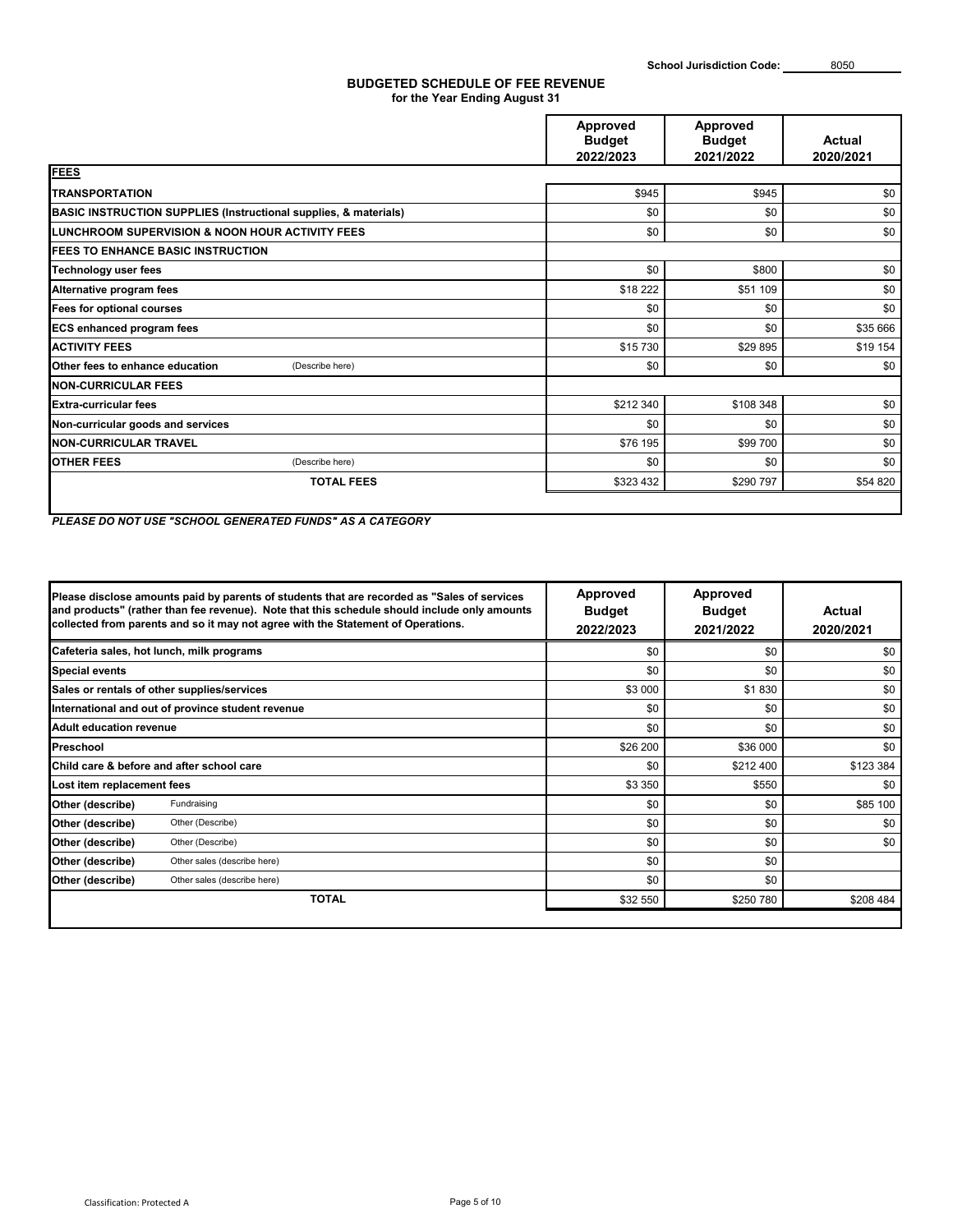# **PROJECTED SCHEDULE OF CHANGES IN ACCUMULATED OPERATING SURPLUS (SUMMARY) for the Year Ending August 31**

|                                                                        | (1)                                    | (2)                                     | (3)               | (4)                                       | (5)                 | (6)                                 | (7)                               |
|------------------------------------------------------------------------|----------------------------------------|-----------------------------------------|-------------------|-------------------------------------------|---------------------|-------------------------------------|-----------------------------------|
|                                                                        | <b>ACCUMULATED</b><br><b>OPERATING</b> | <b>INVESTMENT IN</b><br><b>TANGIBLE</b> | <b>ENDOWMENTS</b> | <b>ACCUMULATED</b><br><b>SURPLUS FROM</b> | <b>UNRESTRICTED</b> | <b>INTERNALLY RESTRICTED</b>        |                                   |
|                                                                        | <b>SURPLUS/DEFICITS</b><br>$(2+3+4+7)$ | <b>CAPITAL</b><br><b>ASSETS</b>         |                   | <b>OPERATIONS</b>                         | <b>SURPLUS</b>      | <b>OPERATING</b><br><b>RESERVES</b> | <b>CAPITAL</b><br><b>RESERVES</b> |
| Actual balances per AFS at August 31, 2021                             | \$2 581 363                            | \$652 243                               | \$0               | $(5+6)$<br>\$1 276 898                    | \$101 652           | \$1 175 246                         | \$652 223                         |
| 2021/2022 Estimated impact to AOS for:                                 |                                        |                                         |                   |                                           |                     |                                     |                                   |
| Prior period adjustment                                                | \$0                                    | \$0                                     | \$0               | \$0                                       | \$0                 | \$0                                 | \$0                               |
| Estimated surplus(deficit)                                             | (\$549436)                             |                                         |                   | (\$549 436)                               | (\$549 436)         |                                     |                                   |
| Estimated board funded capital asset additions                         |                                        | (\$80 000)                              |                   | \$80 000                                  | \$80 000            | \$0                                 | \$0                               |
| Estimated disposal of unsupported tangible capital assets              | \$0                                    | \$0                                     |                   | \$0                                       | \$0                 |                                     | \$0                               |
| Estimated amortization of capital assets (expense)                     |                                        | (\$768 372                              |                   | \$768 372                                 | \$768 372           |                                     |                                   |
| Estimated capital revenue recognized - Alberta Education               |                                        | \$681 048                               |                   | (\$681 048)                               | (\$681 048          |                                     |                                   |
| Estimated capital revenue recognized - Alberta Infrastructure          |                                        | \$0                                     |                   | \$0                                       | \$0                 |                                     |                                   |
| Estimated capital revenue recognized - Other GOA                       |                                        | \$0                                     |                   | \$0                                       | \$0                 |                                     |                                   |
| Estimated capital revenue recognized - Other sources                   |                                        | \$0                                     |                   | \$0                                       | \$0                 |                                     |                                   |
| Estimated changes in Endowments                                        | \$0                                    |                                         | \$0               | \$0                                       | \$0                 |                                     |                                   |
| Estimated unsupported debt principal repayment                         |                                        | \$0                                     |                   | \$0                                       | \$0                 |                                     |                                   |
| Estimated reserve transfers (net)                                      |                                        |                                         |                   | \$0                                       | \$280 460           | (\$280 460)                         | \$0                               |
| Estimated assumptions/transfers of operations - capital lease addition | \$0                                    | \$0                                     | \$0               | \$0                                       | \$0                 | \$0                                 | \$0                               |
| <b>Estimated Balances for August 31, 2022</b>                          | \$2 031 927                            | \$484 919                               | \$0               | \$894 786                                 | (\$0)               | \$894 786                           | \$652 223                         |
| 2022/23 Budget projections for:                                        |                                        |                                         |                   |                                           |                     |                                     |                                   |
| Opening balance adjustment due to adoption of PS 3280 (ARO)            | \$0                                    |                                         |                   | \$0                                       | \$0                 |                                     |                                   |
| Budgeted surplus(deficit)                                              | (\$667354)                             |                                         |                   | (\$667 354                                | (\$667 354)         |                                     |                                   |
| Projected board funded tangible capital asset additions                |                                        | \$0                                     |                   | \$100 000                                 | \$100 000           | \$0                                 | (\$100000)                        |
| Projected board funded ARO tangible capital asset additions            |                                        | \$0                                     |                   | \$0                                       | \$0                 | \$0                                 | \$0                               |
| Budgeted disposal of unsupported tangible capital assets               | \$0                                    | \$0                                     |                   | \$0                                       | \$0                 |                                     | \$0                               |
| Budgeted disposal of unsupported ARO tangible capital assets           | \$0                                    | \$0                                     |                   | \$0                                       | \$0                 |                                     | \$0                               |
| Budgeted amortization of capital assets (expense)                      |                                        | (\$768 372                              |                   | \$768 372                                 | \$768 372           |                                     |                                   |
| Budgeted capital revenue recognized - Alberta Education                |                                        | \$679920                                |                   | (\$679 920)                               | (\$679 920          |                                     |                                   |
| Budgeted capital revenue recognized - Alberta Infrastructure           |                                        | \$0                                     |                   | \$0                                       | \$0                 |                                     |                                   |
| Budgeted capital revenue recognized - Other GOA                        |                                        | \$0                                     |                   | \$0                                       | \$0                 |                                     |                                   |
| Budgeted capital revenue recognized - Other sources                    |                                        | \$0                                     |                   | \$0                                       | \$0                 |                                     |                                   |
| Budgeted amortization of ARO tangible capital assets                   |                                        | (\$3948)                                |                   | \$3948                                    | \$3 948             |                                     |                                   |
| Budgeted amortization of supported ARO tangible capital assets         |                                        | \$0                                     |                   | \$0                                       | \$0                 |                                     |                                   |
| Budgeted board funded ARO liabilities - recognition                    |                                        | \$0                                     |                   | \$0                                       | \$0                 |                                     |                                   |
| Budgeted board funded ARO liabilities - remediation                    |                                        | \$0                                     |                   | \$0                                       | \$0                 |                                     |                                   |
| Budgeted changes in Endowments                                         | \$0                                    |                                         | \$0               | \$0                                       | \$0                 |                                     |                                   |
| Budgeted unsupported debt principal repayment                          |                                        | \$0                                     |                   | \$0                                       | \$0                 |                                     |                                   |
| Projected reserve transfers (net)                                      |                                        |                                         |                   | \$0                                       | \$474 954           | (\$474 954                          | \$0                               |
| Projected assumptions/transfers of operations - capital lease addition | \$0                                    | \$0                                     | \$0               | \$0                                       | \$0                 | \$0                                 | \$0                               |
| Projected Balances for August 31, 2023                                 | \$1 364 573                            | \$392 519                               | \$0               | \$419832                                  | (50)                | \$419832                            | \$552 223                         |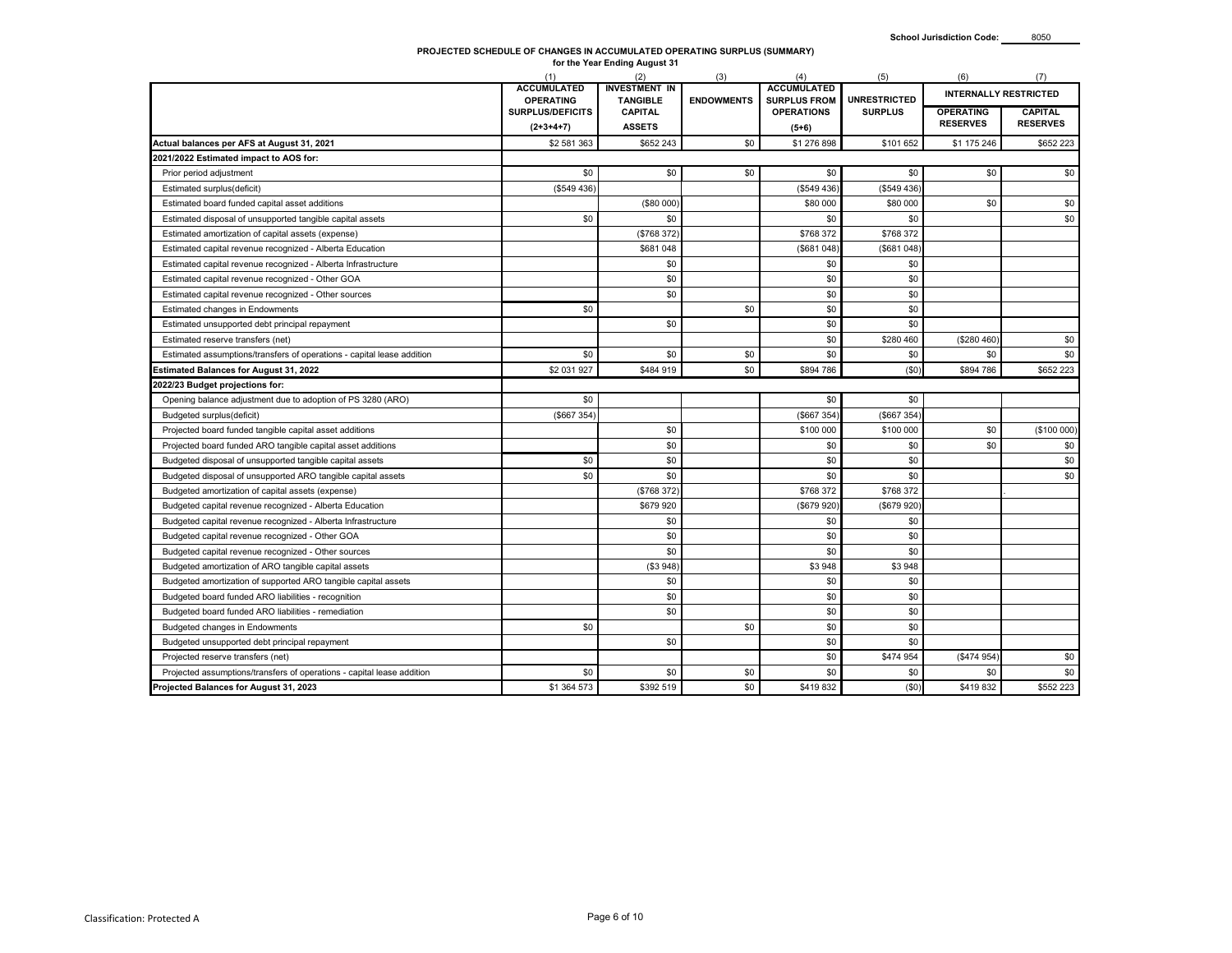**School Jurisdiction Code:** 8050

### **SCHEDULE OF USES FOR ACCUMULATED SURPLUSES AND RESERVES for the Year Ending August 31**

|                                                                        |                                                           |             | <b>Unrestricted Surplus Usage</b> |                   |             | <b>Operating Reserves Usage</b> |             | <b>Capital Reserves Usage</b> |                   |             |  |
|------------------------------------------------------------------------|-----------------------------------------------------------|-------------|-----------------------------------|-------------------|-------------|---------------------------------|-------------|-------------------------------|-------------------|-------------|--|
|                                                                        |                                                           |             | Year Ended                        |                   |             | Year Ended                      |             |                               | <b>Year Ended</b> |             |  |
|                                                                        |                                                           | 31-Aug-2023 | 30-Aug-2024                       | 30-Aug-2025       | 31-Aug-2023 | 30-Aug-2024                     | 30-Aug-2025 | 31-Aug-2023                   | 30-Aug-2024       | 30-Aug-2025 |  |
|                                                                        |                                                           |             |                                   |                   |             |                                 |             |                               |                   |             |  |
| Projected opening balance                                              |                                                           | ( \$0]      | (50)                              | (S <sub>0</sub> ) | \$894 786   | \$419832                        | \$419832    | \$652 223                     | \$552 223         | \$552 223   |  |
| Projected excess of revenues over expenses (surplus only)              | Explanation                                               | \$0         | \$0                               | \$0               |             |                                 |             |                               |                   |             |  |
| Budgeted disposal of board funded TCA and ARO TCA                      | Explanation                                               | \$0         | \$0                               | \$0               |             | \$0                             | \$0         | \$0                           | \$0               | \$0         |  |
| Budgeted amortization of capital assets (expense)                      | Explanation                                               | \$772 320   | \$0                               | \$0               |             | \$0                             | \$0         |                               |                   |             |  |
| Budgeted capital revenue recognized, including ARO assets amortization | Explanation                                               | (\$679 920  | \$0                               | \$0               |             | \$0                             | \$0         |                               |                   |             |  |
| <b>Budgeted changes in Endowments</b>                                  | Explanation                                               | \$0         | \$0                               | \$0               |             | \$0                             | \$0         |                               |                   |             |  |
| Budgeted board funded ARO liabilities - recognition                    | Explanation                                               | \$0         | \$0                               | \$0               |             | \$0                             | \$0         |                               |                   |             |  |
| Budgeted board funded ARO liabilities - remediation                    | Explanation                                               | \$0         | \$0                               | \$0               |             | \$0                             | \$0         |                               |                   |             |  |
| Budgeted unsupported debt principal repayment                          | Explanation                                               | \$0         | \$0                               | \$0               |             | \$0                             | \$0         |                               |                   |             |  |
| Projected reserves transfers (net)                                     | Unsupported amortization to capital reserves              | \$474 954   | \$0                               | \$0               | (\$474 954  | \$0                             | \$0         | \$0                           | \$0               | \$0         |  |
| Projected assumptions/transfers of operations                          | Techonology asset renewal                                 | \$0         | \$0                               | \$0               | \$0         | \$0                             | \$0         | \$0                           | \$0               | \$0         |  |
| Increase in (use of) school generated funds                            | Explanation: dollars collected for school trips to be use | (\$39 970   | \$0                               | \$0               |             | \$0                             | \$0         |                               | \$0               | \$0         |  |
| New school start-up costs                                              | Explanation                                               | \$0         | \$0                               | \$0               |             | \$0                             | \$0         |                               | \$0               | \$0         |  |
| <b>Decentralized school reserves</b>                                   | Explanation                                               | \$0         | \$0                               | \$0               |             | \$0                             | \$0         |                               | \$0               | \$0         |  |
| Non-recurring certificated remuneration                                | Grid creep and negotiation anticipated increases          | (\$225 078  | \$0                               | \$0               |             | \$0                             | \$0         |                               |                   |             |  |
| Non-recurring non-certificated remuneration                            | kindergarden certificated salaries                        | (\$111 705  | \$0                               | \$0               |             | \$0                             | \$0         |                               |                   |             |  |
| Non-recurring contracts, supplies & services                           | increase in contract for services                         | \$0         | \$0                               | \$0               |             | \$0                             | \$0         |                               |                   |             |  |
| Professional development, training & support                           | Explanation                                               | \$0         | \$0                               | \$0               |             | \$0                             | \$0         |                               |                   |             |  |
| <b>Transportation Expenses</b>                                         | Explanation increase in fuel/maintenance costs            | \$0         | \$0                               | \$0               |             | \$0                             | \$0         |                               |                   |             |  |
| <b>Operations &amp; maintenance</b>                                    | Increased insurance costs - unsupported                   | (\$290 601  | \$0                               | \$0               |             | \$0                             | \$0         |                               |                   |             |  |
| <b>English language learners</b>                                       | Explanation                                               | \$0         | \$0                               | \$0               |             | \$0                             | \$0         |                               |                   |             |  |
| <b>System Administration</b>                                           | Explanation                                               | \$0         | \$0                               | \$0               |             | \$0                             | \$0         |                               |                   |             |  |
| OH&S / wellness programs                                               | Explanation                                               | \$0         | \$0                               | \$0               |             | \$0                             | \$0         |                               |                   |             |  |
| B & S administration organization / reorganization                     | Explanation                                               | \$0         | \$0                               | \$0               |             | \$0                             | \$0         |                               |                   |             |  |
| Debt repayment                                                         | Explanation                                               | \$0         | \$0                               | \$0               |             | \$0                             | \$0         |                               |                   |             |  |
| <b>POM</b> expenses                                                    | Explanation                                               | \$0         | \$0                               | \$0               |             | \$0                             | \$0         |                               | \$0               | \$0         |  |
|                                                                        | Explanation                                               | \$0         | \$0                               | \$0               |             | \$0                             | \$0         |                               |                   |             |  |
| Non-salary related programming costs (explain)                         | Explanation                                               | \$0         | \$0                               | \$0               |             | \$0                             | \$0         |                               |                   |             |  |
| Repairs & maintenance - School building & land                         |                                                           | \$0         | \$0                               | \$0               |             | \$0                             | \$0         |                               |                   |             |  |
| Repairs & maintenance - Technology                                     | Explanation                                               | \$0         | \$0                               |                   |             | \$0                             | \$0         |                               |                   |             |  |
| Repairs & maintenance - Vehicle & transportation                       | Explanation                                               |             |                                   | \$0               |             |                                 |             |                               |                   |             |  |
| Repairs & maintenance - Administration building                        | Explanation                                               | \$0         | \$0                               | \$0               |             | \$0                             | \$0         |                               |                   |             |  |
| Repairs & maintenance - POM building & equipment                       | Explanation                                               | \$0         | \$0                               | \$0               |             | \$0                             | \$0         |                               |                   |             |  |
| Repairs & maintenance - Other (explain)                                | Explanation                                               | \$0         | \$0                               | \$0               |             | \$0                             | \$0         |                               |                   |             |  |
| Capital costs - School land & building                                 | Explanation                                               | \$0         | \$0                               | \$0               | \$0         | \$0                             | \$0         | \$0                           | \$0               | \$0         |  |
| Capital costs - School modernization                                   | Explanation                                               | \$0         | \$0                               | \$0               | \$0         | \$0                             | \$0         | \$0                           | \$0               | \$0         |  |
| Capital costs - School modular & additions                             | Explanation                                               | \$0         | \$0                               | \$0               | \$0         | \$0                             | \$0         | \$0                           | \$0               | $$0$$       |  |
| Capital costs - School building partnership projects                   | Explanation                                               | \$0         | \$0                               | \$0               | \$0         | \$0                             | \$0         | \$0                           | \$0               | \$0         |  |
| Capital costs - Technology                                             | Techonology asset renewal                                 | \$0         | \$0                               | \$0               | \$0         | \$0                             | \$0         | \$0                           | \$0               | \$0         |  |
| Capital costs - Vehicle & transportation                               | Purchase of new bus                                       | \$0         | \$0                               | \$0               | \$0         | \$0                             | \$0         | \$0                           | \$0               | \$0         |  |
| Capital costs - Administration building                                | Explanation                                               | \$0         | \$0                               | \$0               | \$0         | \$0                             | \$0         | \$0                           | \$0               | $\$0$       |  |
| Capital costs - POM building & equipment                               | Explanation                                               | \$0         | \$0                               | \$0               | \$0         | \$0                             | \$0         | \$0                           | \$0               | \$0         |  |
| <b>Capital Costs - Furniture &amp; Equipment</b>                       | Explanation                                               | \$0         | \$0                               | \$0               | \$0         | \$0                             | \$0         | \$0                           | \$0               | \$0         |  |
| Capital costs - Other                                                  | Explanation                                               | \$100 000   | \$0                               | \$0               | \$0         | \$0                             | \$0         | (\$100 000)                   | \$0               | \$0         |  |
| <b>Building leases</b>                                                 | Explanation                                               | \$0         | \$0                               | \$0               |             | \$0                             | \$0         |                               | \$0               | \$0         |  |
| Other 1 - please use this row only if no other row is appropriate      | Explanation                                               | \$0         | \$0                               | \$0               |             | \$0                             | \$0         |                               | \$0               | \$0         |  |
| Other 2 - please use this row only if no other row is appropriate      | Explanation                                               | \$0         | \$0                               | \$0               |             | \$0                             | \$0         |                               | \$0               | \$0         |  |
| Other 3 - please use this row only if no other row is appropriate      | Explanation                                               | \$0         | \$0                               | \$0               |             | \$0                             | \$0         |                               | \$0               | \$0         |  |
| Opening balance adjustment due to adoption of PS 3280 (ARO)            | Explanation                                               | \$0         | \$0                               | \$0               |             | \$0                             | \$0         |                               | \$0               | \$0         |  |
| Estimated closing balance for operating contingency                    |                                                           | (50)        | (50)                              | (\$0)             | \$419832    | \$419832                        | \$419832    | \$552 223                     | \$552 223         | \$552 223   |  |

Total surplus as a percentage of 2023 Expenses 8,48% 8,48% 8,48% ASO as a percentage of 2023 Expenses 3,66% 3,66% 3,66%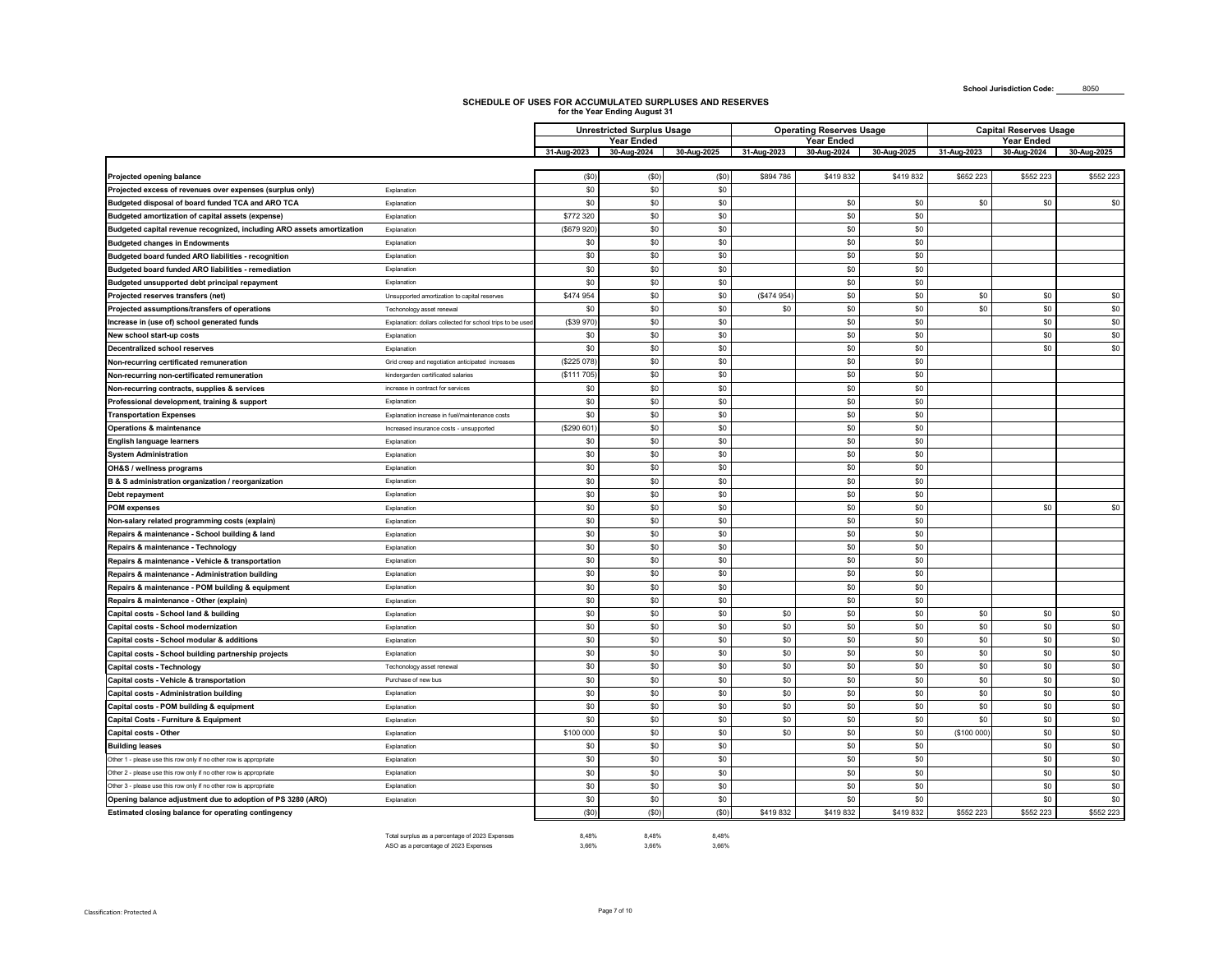### **PROJECTED SCHEDULE OF ACCUMULATED SURPLUS FROM OPERATIONS (ASO) for the Year Ending August 31**

|                                                                                                                                    | Amount               | Detailed explanation to the Minister for the purpose of using ASO                                                          |
|------------------------------------------------------------------------------------------------------------------------------------|----------------------|----------------------------------------------------------------------------------------------------------------------------|
| Estimated Operating Surplus (Deficit) Aug. 31, 2023                                                                                | Ŝ<br>(667354)        |                                                                                                                            |
| PLEASE ALLOCATE IN BLUE CELLS BELOW                                                                                                | (667 354             |                                                                                                                            |
| <b>Estimated Operating Deficit Due to:</b>                                                                                         |                      |                                                                                                                            |
| Amortization of board funded ARO capital assets                                                                                    | \$0                  |                                                                                                                            |
| Description 2 (Fill only if your board projected an operating deficit)                                                             | \$39 970             | Increase use in school generated funds for upcoming school trips out of country and province.                              |
| Description 3 (Fill only if your board projected an operating deficit)                                                             | \$225 078            | Non recurring cerficated renumeration for anticipated grip creep and negotation increases. Including full FTE kindergarden |
| Description 4 (Fill only if your board projected an operating deficit)                                                             |                      | \$111 705 Non recurring non certificated anticipated salary increases and preschool salaries                               |
| Description 5 (Fill only if your board projected an operating deficit)                                                             | \$290 601            | Anticipated costs of operation and maintenance accounts for increase in utilities, services and contracts rate increases   |
| Description 6 (Fill only if your board projected an operating deficit)                                                             | \$0                  |                                                                                                                            |
| Description 7 (Fill only if your board projected an operating deficit)                                                             | \$0                  |                                                                                                                            |
| Subtotal, preliminary projected operating reserves to cover operating deficit                                                      | 667 354              |                                                                                                                            |
| Opening balance adjustment due to adoption of PS 3280 (ARO)                                                                        | $\ddot{\phantom{1}}$ |                                                                                                                            |
| Projected board funded tangible capital assets additions (including ARO) using both<br>unrestricted surplus and operating reserves | (100000)             |                                                                                                                            |
| Budgeted disposal of unsupported tangible capital assets, including board funded ARO                                               |                      |                                                                                                                            |
| Budgeted amortization of board funded tangible capital assets                                                                      | (88452)              |                                                                                                                            |
| Budgeted amortization of board funded ARO tangible capital assets                                                                  | (3948)               |                                                                                                                            |
| Budgeted board funded ARO liabilities - recognition                                                                                |                      |                                                                                                                            |
| Budgeted board funded ARO liabilities - remediation                                                                                | $\ddot{\phantom{1}}$ |                                                                                                                            |
| Budgeted unsupported debt principal repayment                                                                                      | ٠                    |                                                                                                                            |
| Projected net transfer to (from) Capital Reserves                                                                                  |                      |                                                                                                                            |
| Total final projected amount to access ASO in 2022/23                                                                              | 474 954<br>\$        |                                                                                                                            |

**Total amount approved by the Minister**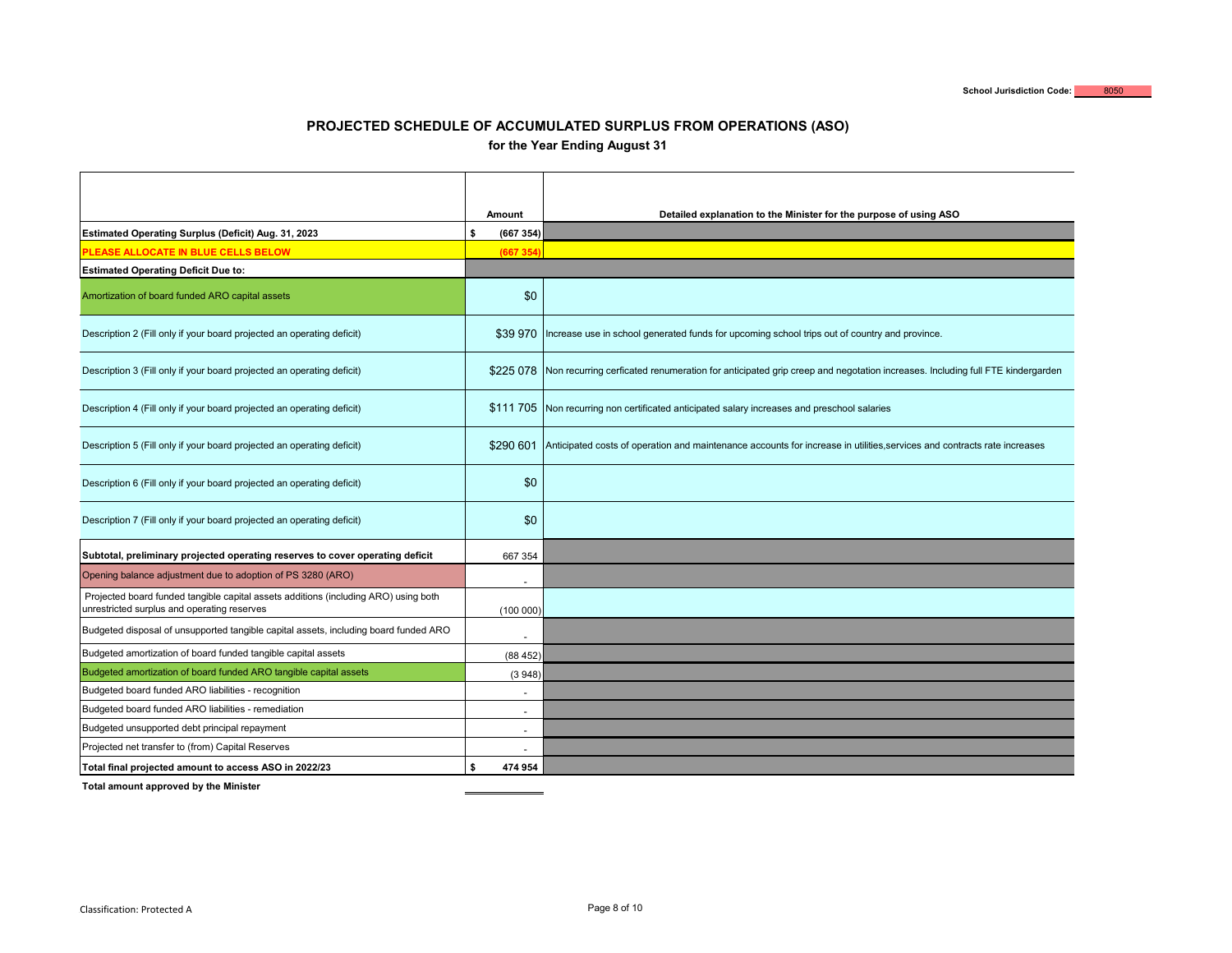School Jurisdiction Code: 8050

### **PROJECTED STUDENT STATISTICS FULL TIME EQUIVALENT (FTE) ENROLLED STUDENTS**

|                                                    | <b>Budgeted</b>          | <b>Actual</b>            | Actual         |                                                                                               |  |  |  |  |  |
|----------------------------------------------------|--------------------------|--------------------------|----------------|-----------------------------------------------------------------------------------------------|--|--|--|--|--|
|                                                    | 2022/2023<br>(Note 2)    | 2021/2022                | 2020/2021      | <b>Notes</b>                                                                                  |  |  |  |  |  |
|                                                    |                          |                          |                |                                                                                               |  |  |  |  |  |
| Grades 1 to 12                                     |                          |                          |                |                                                                                               |  |  |  |  |  |
| <b>Eligible Funded Students:</b>                   |                          |                          |                |                                                                                               |  |  |  |  |  |
| Grades 1 to 9                                      | 363                      | 339                      | 343            | Head count                                                                                    |  |  |  |  |  |
| Grades 10 to 12                                    | 46                       | 40                       | 34             | Head count                                                                                    |  |  |  |  |  |
| Total                                              | 409                      | 379                      | 377            | Grade 1 to 12 students eligible for base instruction funding from Alberta Education.          |  |  |  |  |  |
| Percentage Change and VA for change > 3% or < - 3% | 7,9%                     | 0,5%                     |                |                                                                                               |  |  |  |  |  |
| <b>Other Students:</b>                             |                          |                          |                |                                                                                               |  |  |  |  |  |
| Total                                              | $\overline{\phantom{a}}$ | $\overline{\phantom{a}}$ | ÷,             | Note 3                                                                                        |  |  |  |  |  |
|                                                    |                          |                          |                |                                                                                               |  |  |  |  |  |
| <b>Total Net Enrolled Students</b>                 | 409                      | 379                      | 377            |                                                                                               |  |  |  |  |  |
| <b>Home Ed Students</b>                            |                          |                          |                | Note 4                                                                                        |  |  |  |  |  |
| <b>Total Enrolled Students, Grades 1-12</b>        | 409                      | 379                      | 377            |                                                                                               |  |  |  |  |  |
| Percentage Change<br>7,9%<br>0,5%                  |                          |                          |                |                                                                                               |  |  |  |  |  |
| Of the Eligible Funded Students:                   |                          |                          |                |                                                                                               |  |  |  |  |  |
| <b>Students with Severe Disabilities</b>           |                          |                          | $\overline{a}$ | FTE of students with severe disabilities as reported by the board via PASI.                   |  |  |  |  |  |
| Students with Mild/Moderate Disabilities           |                          |                          | $\sim$         | FTE of students identified with mild/moderate disabilities as reported by the board via PASI. |  |  |  |  |  |
| <b>EARLY CHILDHOOD SERVICES (ECS)</b>              |                          |                          |                |                                                                                               |  |  |  |  |  |
| Eligible Funded Children                           | 82                       | 72                       | 92             | ECS children eligible for ECS base instruction funding from Alberta Education.                |  |  |  |  |  |
| <b>Other Children</b>                              | 10                       | 22                       | 16             | ECS children not eligible for ECS base instruction funding from Alberta Education.            |  |  |  |  |  |
| <b>Total Enrolled Children - ECS</b>               | 92                       | 94                       | 108            |                                                                                               |  |  |  |  |  |
| <b>Program Hours</b>                               | 950                      | 950                      | 950            | Minimum: 475 Hours                                                                            |  |  |  |  |  |
| <b>FTE Ratio</b>                                   | 1,000                    | 1,000                    | 1,000          | Actual hours divided by 950                                                                   |  |  |  |  |  |
| <b>FTE's Enrolled, ECS</b>                         | 92                       | 94                       | 108            |                                                                                               |  |  |  |  |  |
| Percentage Change and VA for change > 3% or < -3%  | $-2.1%$                  | $-13,0%$                 |                |                                                                                               |  |  |  |  |  |
| Of the Eligible Funded Children:                   |                          |                          |                |                                                                                               |  |  |  |  |  |
| Students with Severe Disabilities (PUF)            | 5                        | 3                        |                | 5 FTE of students with severe disabilities as reported by the board via PASI.                 |  |  |  |  |  |
| Students with Mild/Moderate Disabilities           |                          |                          |                | FTE of students identified with mild/moderate disabilities as reported by the board via PASI. |  |  |  |  |  |
|                                                    |                          |                          |                |                                                                                               |  |  |  |  |  |

#### **NOTES:**

1) Enrolment is to be completed WHEREVER APPLICABLE and are 'as at September 30th' for each year.

2) Budgeted enrolment is to be based on best information available at time of the 2022/2023 budget report preparation.

3) Other Grade 1 to 12 students that are not eligible for base instruction funding from Alberta Education include First Nations students living on reserves for which tuition fee payments are made from Band or AANDC<br>(Code

4) Because they are funded separately, Home Education students are not included with total net enrolled students.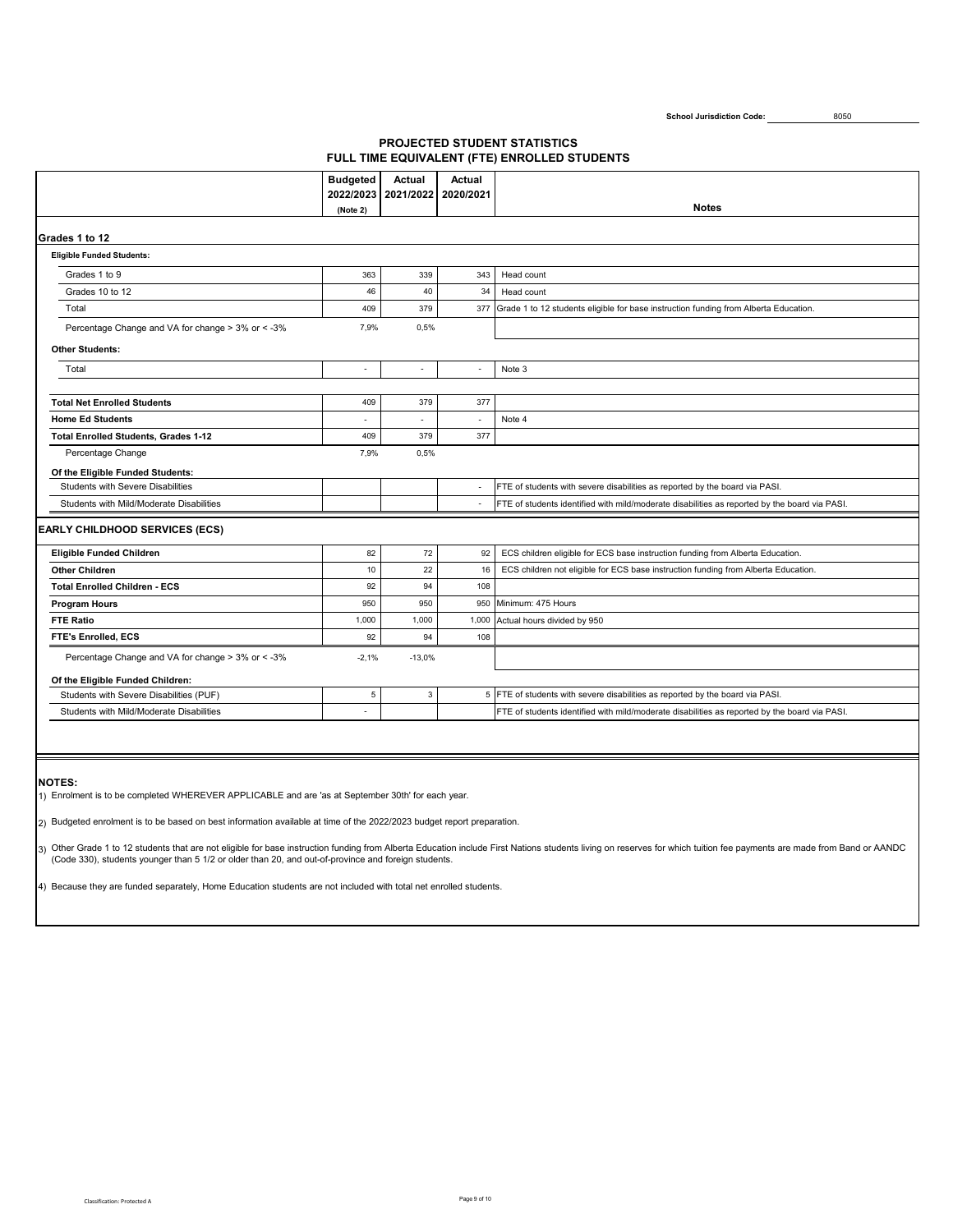#### **PROJECTED STAFFING STATISTICS**

#### **FULL TIME EQUIVALENT (FTE) PERSONNEL**

|                                                                                                                                                                             |                | <b>Budget</b><br>2022/23 | Actual<br>2021/22           |                    | Actual<br>2020/21                                                                 |                          | <b>Notes</b>                                                                                                                                     |  |  |  |  |  |
|-----------------------------------------------------------------------------------------------------------------------------------------------------------------------------|----------------|--------------------------|-----------------------------|--------------------|-----------------------------------------------------------------------------------|--------------------------|--------------------------------------------------------------------------------------------------------------------------------------------------|--|--|--|--|--|
|                                                                                                                                                                             |                |                          |                             |                    |                                                                                   |                          |                                                                                                                                                  |  |  |  |  |  |
| <b>CERTIFICATED STAFF</b>                                                                                                                                                   | Total          | <b>Union Staff</b>       | Total                       | <b>Union Staff</b> | Total                                                                             | <b>Union Staff</b>       |                                                                                                                                                  |  |  |  |  |  |
| School Based                                                                                                                                                                | 42             | 42                       | 42                          | 42                 | 40                                                                                |                          | 40 Teacher certification required for performing functions at the school level.                                                                  |  |  |  |  |  |
| Non-School Based                                                                                                                                                            | $\overline{1}$ | $\overline{1}$           | $\overline{2}$              | $\overline{2}$     | $\overline{\mathbf{3}}$                                                           |                          | 2 Teacher certification required for performing functions at the system/central office level.                                                    |  |  |  |  |  |
| <b>Total Certificated Staff FTE</b>                                                                                                                                         | 43,4           | 43,4                     | 43,4                        | 43,4               | 42,9                                                                              |                          | 41,9 FTE for personnel possessing a valid Alberta teaching certificate or equivalency.                                                           |  |  |  |  |  |
| Percentage Change and VA for change > 3% or < - 3%                                                                                                                          | 0.0%           |                          | 1,2%                        |                    | 1,2%                                                                              |                          |                                                                                                                                                  |  |  |  |  |  |
| If an average standard cost is used, please disclose rate:                                                                                                                  | $\sim$         |                          | $\sim$                      |                    | $\sim$                                                                            |                          |                                                                                                                                                  |  |  |  |  |  |
| Student F.T.E. per certificated Staff                                                                                                                                       | 11,5437788     |                          | 10,9                        |                    | 11,3                                                                              |                          |                                                                                                                                                  |  |  |  |  |  |
| Certificated Staffing Change due to:                                                                                                                                        |                |                          |                             |                    |                                                                                   |                          |                                                                                                                                                  |  |  |  |  |  |
|                                                                                                                                                                             |                |                          |                             |                    |                                                                                   |                          |                                                                                                                                                  |  |  |  |  |  |
| Enrolment Change                                                                                                                                                            |                |                          |                             |                    |                                                                                   |                          | If negative change impact, the small cl: If negative change impact, the small class size initiative is to include any/all teachers retained.     |  |  |  |  |  |
| Other Factors                                                                                                                                                               | $\sim$         | $\sim$                   | Descriptor (required):      |                    |                                                                                   |                          |                                                                                                                                                  |  |  |  |  |  |
| <b>Total Change</b>                                                                                                                                                         | $\sim$         | $\sim$                   |                             |                    | Year-over-year change in Certificated F Year-over-year change in Certificated FTE |                          |                                                                                                                                                  |  |  |  |  |  |
|                                                                                                                                                                             |                |                          |                             |                    |                                                                                   |                          |                                                                                                                                                  |  |  |  |  |  |
| Breakdown, where total change is Negative:                                                                                                                                  |                |                          |                             |                    |                                                                                   |                          |                                                                                                                                                  |  |  |  |  |  |
| Continuous contracts terminated                                                                                                                                             | $\cdot$        | $\sim$                   | <b>FTEs</b>                 |                    |                                                                                   |                          |                                                                                                                                                  |  |  |  |  |  |
| Non-permanent contracts not being renewed                                                                                                                                   | ×.             | ÷.                       | <b>FTEs</b>                 |                    |                                                                                   |                          |                                                                                                                                                  |  |  |  |  |  |
| Other (retirement, attrition, etc.)                                                                                                                                         | $\sim$         | $\sim$                   | Descriptor (required):      |                    |                                                                                   |                          |                                                                                                                                                  |  |  |  |  |  |
| Total Negative Change in Certificated FTEs                                                                                                                                  | ×,             | $\sim$                   |                             |                    |                                                                                   |                          | Breakdown required where year-over-y Breakdown required where year-over-year total change in Certificated FTE is 'negative' only.                |  |  |  |  |  |
|                                                                                                                                                                             |                |                          |                             |                    |                                                                                   |                          |                                                                                                                                                  |  |  |  |  |  |
| Please note that the information in the section below only includes Certificated Number of Teachers (not FTEs):                                                             |                |                          |                             |                    |                                                                                   |                          |                                                                                                                                                  |  |  |  |  |  |
| <b>Certificated Number of Teachers</b>                                                                                                                                      |                |                          |                             |                    |                                                                                   |                          |                                                                                                                                                  |  |  |  |  |  |
| Permanent - Full time                                                                                                                                                       | 29             | 29                       | 31                          | $\sim$             | 31                                                                                | 31                       |                                                                                                                                                  |  |  |  |  |  |
| Permanent - Part time                                                                                                                                                       | $\,$ 5 $\,$    | $\overline{5}$           | $\mathbf{3}$                | $\sim$             | $\overline{4}$                                                                    | $\overline{4}$           |                                                                                                                                                  |  |  |  |  |  |
| Probationary - Full time                                                                                                                                                    | 6              | 6                        | 6                           | $\sim$             | $\overline{4}$                                                                    | $\overline{4}$           |                                                                                                                                                  |  |  |  |  |  |
| Probationary - Part time                                                                                                                                                    | $\overline{1}$ | $\mathbf{1}$             | ×.                          | $\mathcal{L}$      | $\mathcal{L}$                                                                     | ÷.                       |                                                                                                                                                  |  |  |  |  |  |
| Temporary - Full time                                                                                                                                                       | $\overline{2}$ | $\overline{2}$           | 22                          | $\sim$             | $\overline{4}$                                                                    | $\overline{4}$           |                                                                                                                                                  |  |  |  |  |  |
| Temporary - Part time                                                                                                                                                       | $\overline{1}$ | $\overline{1}$           | $\mathcal{L}_{\mathcal{A}}$ | $\sim$             | $\mathbf{1}$                                                                      | $\mathbf{1}$             |                                                                                                                                                  |  |  |  |  |  |
|                                                                                                                                                                             |                |                          |                             |                    |                                                                                   |                          |                                                                                                                                                  |  |  |  |  |  |
|                                                                                                                                                                             |                |                          |                             |                    |                                                                                   |                          |                                                                                                                                                  |  |  |  |  |  |
|                                                                                                                                                                             |                |                          |                             |                    |                                                                                   |                          |                                                                                                                                                  |  |  |  |  |  |
| <b>NON-CERTIFICATED STAFF</b>                                                                                                                                               | 17             | $\sim$                   | 18                          | $\sim$             | 14                                                                                | $\sim$                   | Personnel support students as part of a multidisciplinary team with teachers and other other support personnel to provide meaningful instruction |  |  |  |  |  |
| Instructional - Education Assistants<br>Instructional - Other non-certificated instruction                                                                                  | $\sqrt{5}$     | $\sim$                   | 5                           | ×                  | 6                                                                                 | ÷,                       | Personnel providing instruction support for schools under 'Instruction' program areas other than EAs                                             |  |  |  |  |  |
|                                                                                                                                                                             | $\overline{2}$ | $\sim$                   | $\overline{2}$              | $\sim$             | 5                                                                                 | $\overline{\phantom{a}}$ | Personnel providing support to maintain school facilities                                                                                        |  |  |  |  |  |
| Operations & Maintenance                                                                                                                                                    | $\overline{7}$ | $\sim$                   | $\overline{7}$              | $\sim$             | $\overline{7}$                                                                    | $\sim$                   | Bus drivers employed, but not contracted                                                                                                         |  |  |  |  |  |
| Transportation - Bus Drivers Employed<br>Transportation - Other Staff                                                                                                       |                | $\sim$                   | $\mathbf{0}$                | $\sim$             | $\overline{0}$                                                                    | $\sim$                   | Other personnel providing direct support to the transportion of students to and from school other than bus drivers employed                      |  |  |  |  |  |
| Other                                                                                                                                                                       | 6              | $\sim$                   | 5                           | $\sim$             | $\overline{1}$                                                                    | $\sim$                   | Personnel in System Admin. and External service areas.                                                                                           |  |  |  |  |  |
| Total Non-Certificated Staff FTE                                                                                                                                            | 36,7           | $\overline{\phantom{a}}$ | 37,9                        | ÷                  | 33,6                                                                              |                          | FTE for personnel not possessing a valid Alberta teaching certificate or equivalency.                                                            |  |  |  |  |  |
| Percentage Change                                                                                                                                                           | $-3,2%$        |                          | 12,6%                       |                    | 9,1%                                                                              |                          |                                                                                                                                                  |  |  |  |  |  |
|                                                                                                                                                                             |                |                          |                             |                    |                                                                                   |                          |                                                                                                                                                  |  |  |  |  |  |
| Explanation of Changes to Non-Certificated Staff:                                                                                                                           |                |                          |                             |                    |                                                                                   |                          |                                                                                                                                                  |  |  |  |  |  |
|                                                                                                                                                                             |                |                          |                             |                    |                                                                                   |                          |                                                                                                                                                  |  |  |  |  |  |
|                                                                                                                                                                             |                |                          |                             |                    |                                                                                   |                          |                                                                                                                                                  |  |  |  |  |  |
|                                                                                                                                                                             |                |                          |                             |                    |                                                                                   |                          |                                                                                                                                                  |  |  |  |  |  |
|                                                                                                                                                                             |                |                          |                             |                    |                                                                                   |                          |                                                                                                                                                  |  |  |  |  |  |
| <b>Additional Information</b>                                                                                                                                               |                |                          |                             |                    |                                                                                   |                          |                                                                                                                                                  |  |  |  |  |  |
| Are non-certificated staff subject to a collective agreement?                                                                                                               | no             |                          |                             |                    |                                                                                   |                          |                                                                                                                                                  |  |  |  |  |  |
| Please provide terms of contract for 2021/22 and future years for non-certificated staff subject to a collective agreement along with the number of qualifying staff FTE's. |                |                          |                             |                    |                                                                                   |                          |                                                                                                                                                  |  |  |  |  |  |
|                                                                                                                                                                             |                |                          |                             |                    |                                                                                   |                          |                                                                                                                                                  |  |  |  |  |  |
|                                                                                                                                                                             |                |                          |                             |                    |                                                                                   |                          |                                                                                                                                                  |  |  |  |  |  |
|                                                                                                                                                                             |                |                          |                             |                    |                                                                                   |                          |                                                                                                                                                  |  |  |  |  |  |
|                                                                                                                                                                             |                |                          |                             |                    |                                                                                   |                          |                                                                                                                                                  |  |  |  |  |  |
|                                                                                                                                                                             |                |                          |                             |                    |                                                                                   |                          |                                                                                                                                                  |  |  |  |  |  |